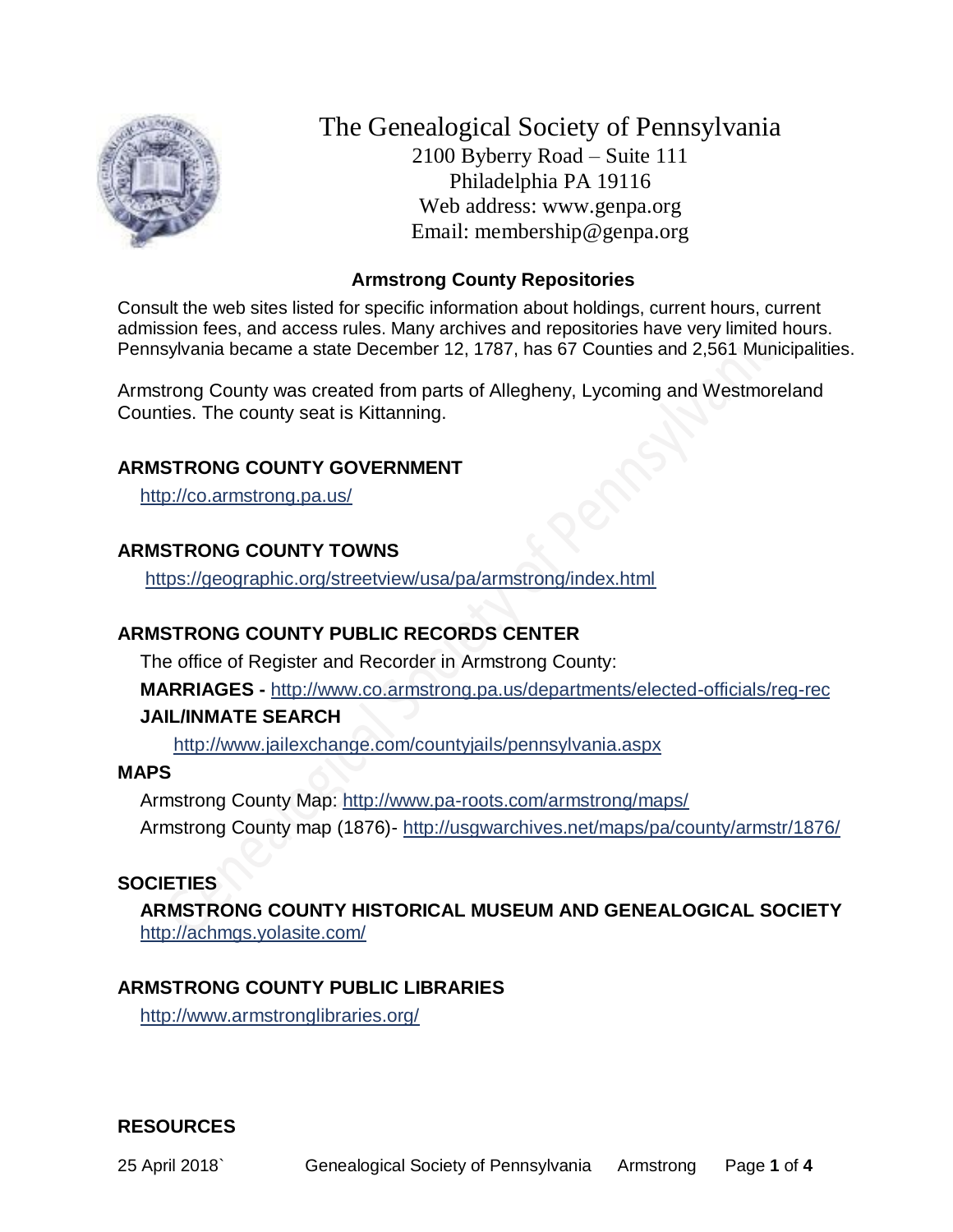- **Genealogical Society of Pennsylvania GSP** [http://GenPA.org](http://genpa.org/) **GSP Research** <https://genpa.org/research/>
- PAGenWeb Armstrong County <http://usgwarchives.net/pa/armstrong/>
- Obituaries –
- **LDS** <http://ldsgenealogy.com/PA> [http://www.newspaperobituaries.net/pennsylvania/armstrong\\_county\\_obituaries.htm](http://www.newspaperobituaries.net/pennsylvania/armstrong_county_obituaries.htm)
- County Newspapers o *Kittanning Paper*- <http://www.kittanningpaper.com/>
	- o *Leader Times* <http://www.leadertimes.com/>
- **Random Acts of Kindness** <https://www.raogk.org/>
- **Family Search LDS:** <https://familysearch.org/>Free site but does require a login Collection List <https://familysearch.org/search/collection/list> [https://www.familysearch.org/wiki/en/Armstrong\\_County,\\_Pennsylvania\\_Genealogy](https://www.familysearch.org/wiki/en/Armstrong_County,_Pennsylvania_Genealogy)
- **Collections at the Historical Society of Pennsylvania HSP**  <http://hsp.org/collections>
	- HSP is membership based and there is a fee 1300 Locust Street, Philadelphia, PA 19107 215-732-6200 ext. 235 or [membership@hsp.org](mailto:membership@hsp.org)
- **RG-47. RECORDS OF THE COUNTY GOVERNMENTS** Guide to African American Resources at the Pennsylvania State Archives <http://www.phmc.state.pa.us/bah/aaGuide/AA-RG-47.html>
- **National Archives of Philadelphia** (**NARA**) Mid Atlantic Region: [http://www.nara.gov/research\\_rooms/mid\\_atlantic/](http://www.nara.gov/research_rooms/mid_atlantic/) **Records Request Process**

National Archives 14700 Townsend Road Philadelphia, Pennsylvania 19154-1096 Telephone: (215) 305-2044 Fax: (215) 305-2038 E-mail: [philadelphia.archives@nara.gov](mailto:philadelphia.archives@nara.gov) <https://wwwarchives.gov/philadelphia>

# **Naturalizations: NARA**

Pennsylvania: Philadelphia, 1790-1991; Pittsburgh, 1820-1979; Erie, 1940-1972; Scranton, 1901-1990; Wilkes-Barre, 1943-1972; Williamsport, 1909-1913; and Harrisburg, 1911-1917

# **MILITARY**

The National Archives at Philadelphia (**NARA**), through its partners Ancestry.com and Fold3.com, provides access to records relating to the military service of individuals from the American Revolution through World War II. Please note that Official Military Personnel Files from World War I to the present are held by the National Archives at St. Louis. <https://www.archives.gov/st-louis>

World War I and World War II, Fourth Enumeration Draft Cards can also be accessed through our partner sites. In addition, Records of the Selective Service System, 1940- 1969, for individuals from Delaware, Maryland, Pennsylvania, Virginia, and West Virginia are available from the National Archives at St. Louis. Copies of World War I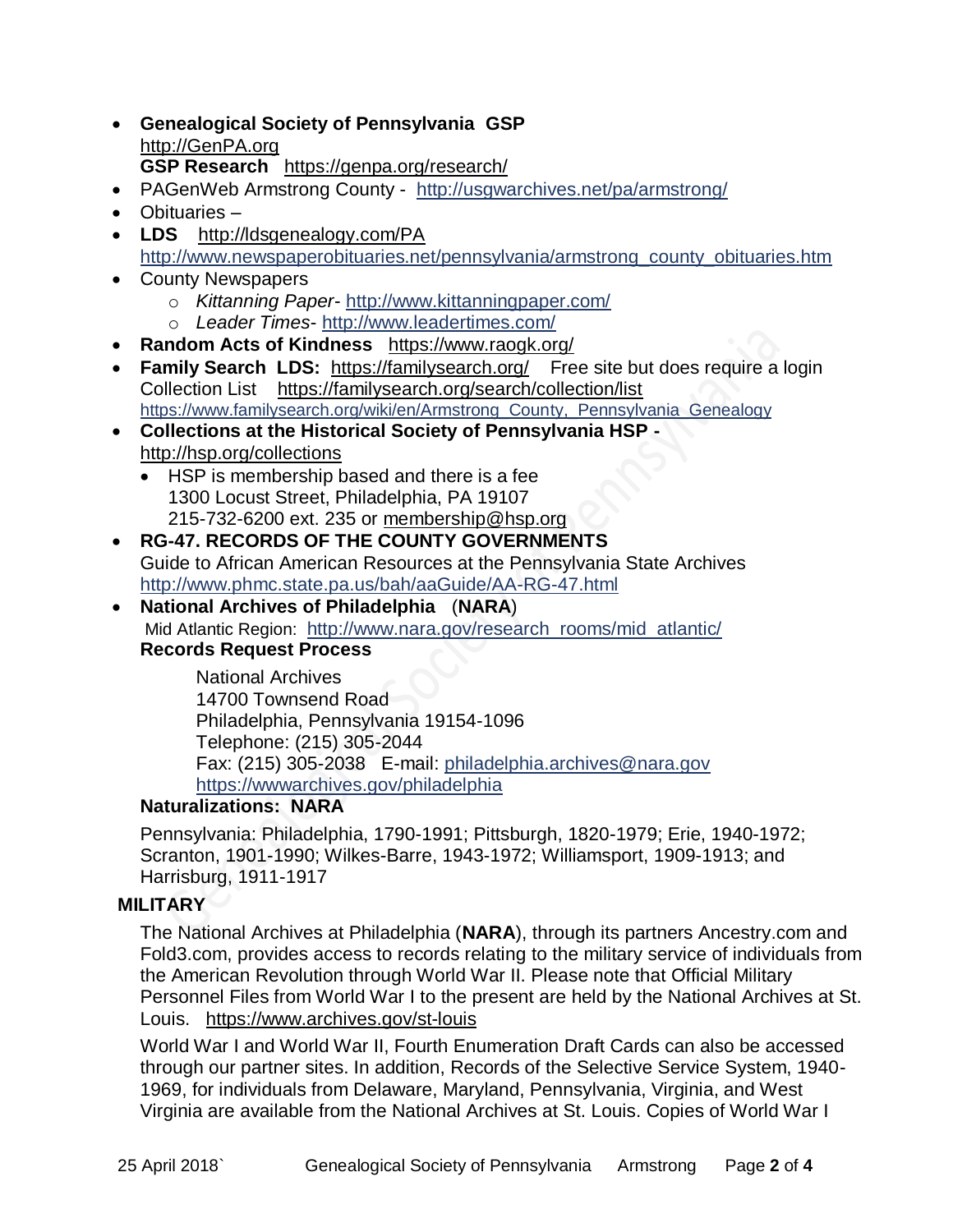draft cards can be requested from the National Archives at Atlanta [\(Atlanta.archives@nara.gov](mailto:Atlanta.archives@nara.gov) ).

For information on obtaining World War II era and later draft cards, please see <http://www.archives.gov/st-louis/archival-programs/other-records/selective-service.html> <https://www.archives.gov/philadelphia/public/family-history.html#military>

# **Pennsylvania Military Records Research Guide**

<https://www.raogk.org/pennsylvania-genealogy/pa-military-records/>

# **Probate – Wills Administrations**

Probate records may include Person's exact death date, Names of the family members, Family relationships, Names of spouses of children, Residences, Adoption or guardianship of minor children or dependents, Worth of the property and land holdings, Evidence of occupation, religion, or military service

**Family Search:** Pennsylvania Probate Records, 1683-1994 <https://familysearch.org/>

This collection includes probate records created in Pennsylvania counties. The records include wills, estate records and indexes.

# **State of Pennsylvania Vital Records**

The **Pennsylvania State Archives** collects, preserves and makes available for study the permanently-valuable public records of the Commonwealth, with particular attention given to the records of state government.

Mailing address: 350 North Street Harrisburg, PA 17120 Email: Email PA State Archives Phone: (717) 783-3281

GPS address: 801 North 3rd Street Harrisburg, PA 17102 Coordinates: 40.266080, - 76.886053

# **BIRTH CERTIFICATES**, 1906-1910

The Division of Vital Records (DVR) maintains birth records that occurred in Pennsylvania from 1906 to the present.

For information on public records (births occurring from 1906 to 1910), click on Pennsylvania State Archives <http://www.phmc.pa.gov/archives/Pages/default.aspx>or our Genealogy page.

<http://www.health.pa.gov/MyRecords/Certificates/Genealogy/Pages/14125.aspx#.WNvLKfkrJHY>

# **Death Certificates**, 1906-1965

Original birth certificates for 1906-1910 and death certificates for 1906-1965 are available at the State Archives. Digital copies of the 1906-1908 birth certificates and the 1906-1963 death certificates may be found on Ancestry.com. Pennsylvania residents can access these records free of charge through Ancestry.com Pennsylvania. A free account can be created.

# **Certified Copies of Death Certificates**

The Division of Vital Records maintains records of deaths that occurred from 1906 to the present. Certified copies of death certificates (with a raised seal) http://www.health.pa.gov/MyRecords/Certificates/DeathCertificates/Pages/default.aspx#

# .WP4qlNLytHa